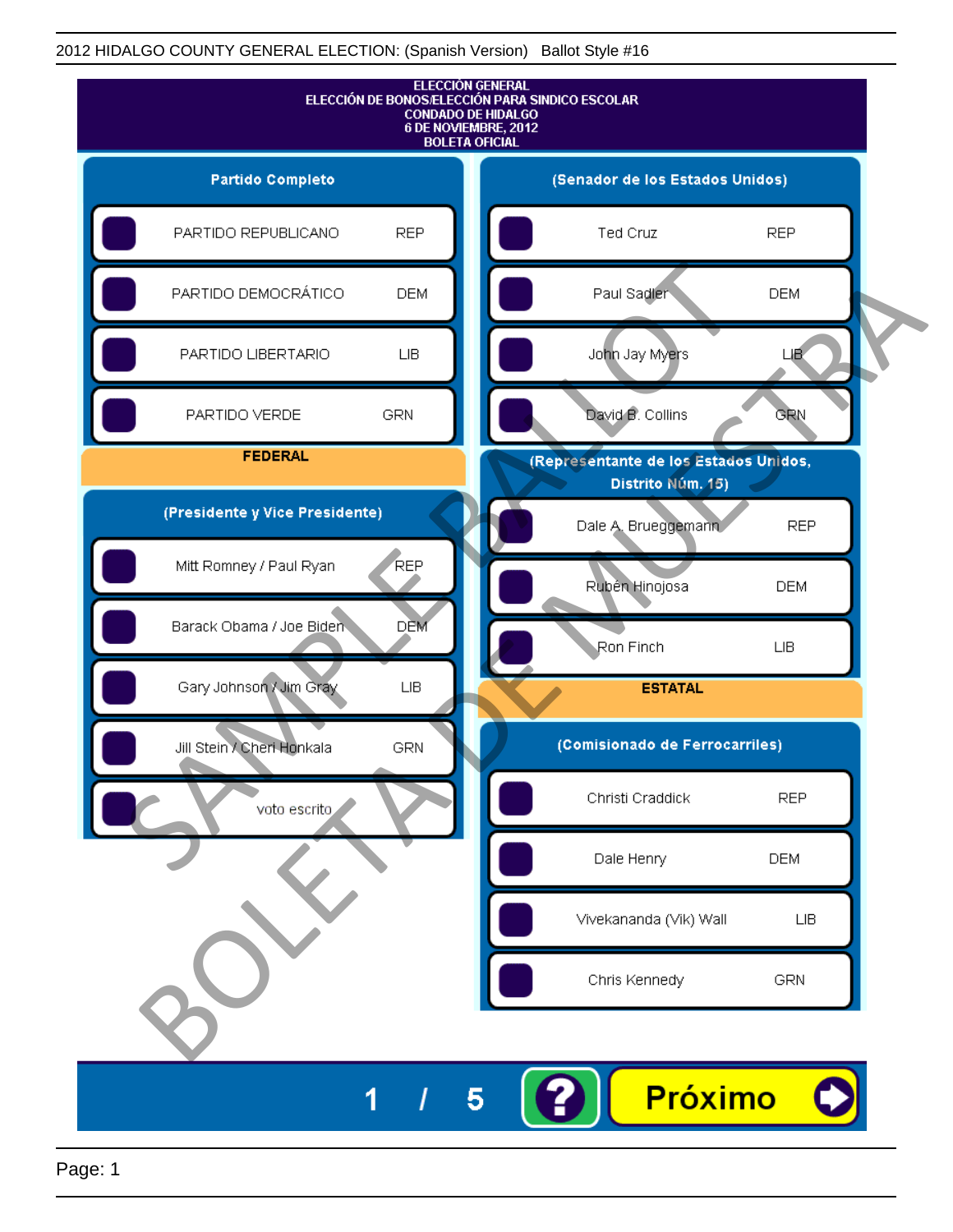

Page: 2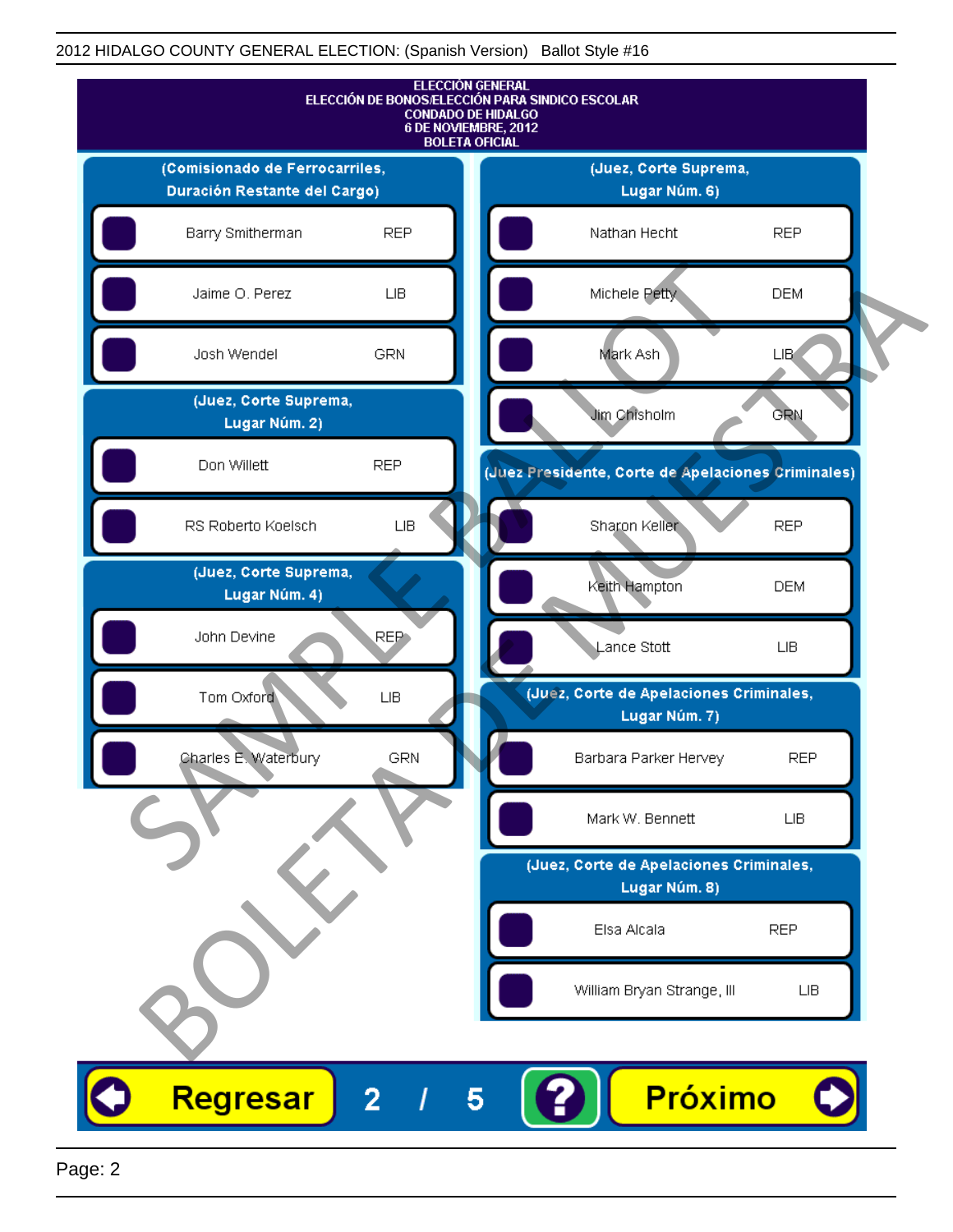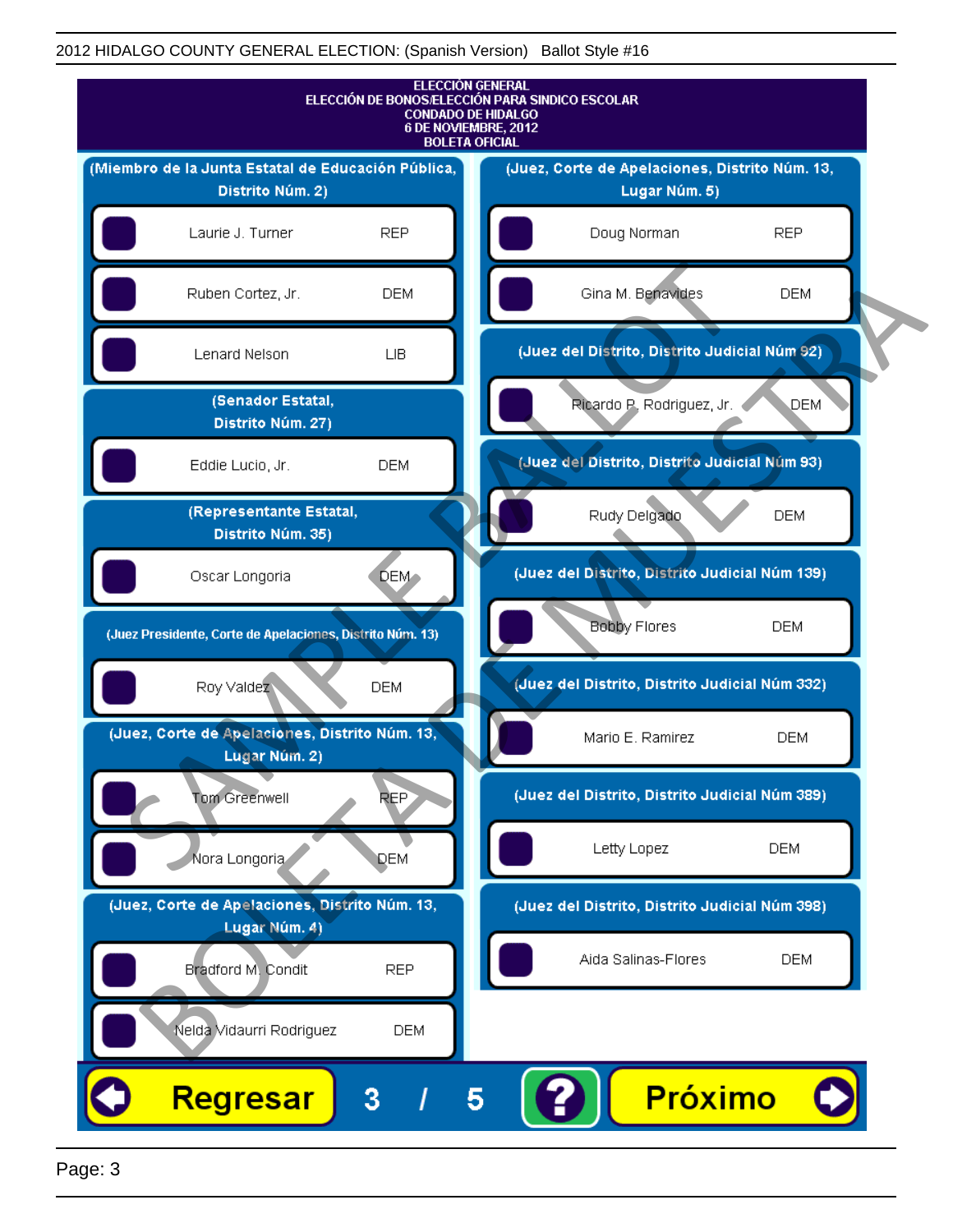| <b>ELECCIÓN GENERAL</b><br>ELECCIÓN DE BONOS/ELECCIÓN PARA SINDICO ESCOLAR<br><b>CONDADO DE HIDALGO</b><br>6 DE NOVIEMBRE, 2012<br><b>BOLETA OFICIAL</b>                         |                                                           |
|----------------------------------------------------------------------------------------------------------------------------------------------------------------------------------|-----------------------------------------------------------|
| (Juez del Distrito, Distrito Judicial Núm 430)                                                                                                                                   | DISTRITO ESCOLAR INDEPENDIENTE DE EDCOUCH-<br><b>ELSA</b> |
| Israel Ramon, Jr.<br><b>DEM</b>                                                                                                                                                  | (PARA SINDICO ESCOLAR<br>Lugar Núm. 2)                    |
| (Juez del Distrito, Distrito Judicial Núm 449)                                                                                                                                   | Genesis Montalvo                                          |
| Jesse Contreras<br><b>DEM</b>                                                                                                                                                    | Fernando "Nano" Torres Jr.                                |
| <b>CONDADO</b>                                                                                                                                                                   | Chris Morales                                             |
| (Sherife)                                                                                                                                                                        | Manuel "Trey" Ibarra III.                                 |
| Robert Caples<br><b>REP</b>                                                                                                                                                      | (PARA SINDICO ESCOLAR<br>Lugar Núm. 3)                    |
| Guadalupe "Lupe" Trevino<br>DEM                                                                                                                                                  | Jose Saldivar                                             |
| DISTRITO DE DRENAJE NUMERO UNO DEL CONDADO<br>DE HIDALGO, TEXAS                                                                                                                  | Tony Barco                                                |
| ELECCIÓN DE BONOS                                                                                                                                                                |                                                           |
| (LA EMISIÓN DE BONOS EN LA CANTIDAD DE<br>\$184,000,000.00 Y LA IMPOSICIÓN DE IMPUESTOS<br>SUFICIENTES PARA PAGAR LOS BONOS PARA<br>MEJORAS AL SISTEMA DE DESAGUE DEL DISTRITO?) | Jorge Peña<br>Patricia Balli                              |
| A FAVOR<br>EN CONTRA                                                                                                                                                             |                                                           |
| Regresar<br>4                                                                                                                                                                    | Próximo<br>5                                              |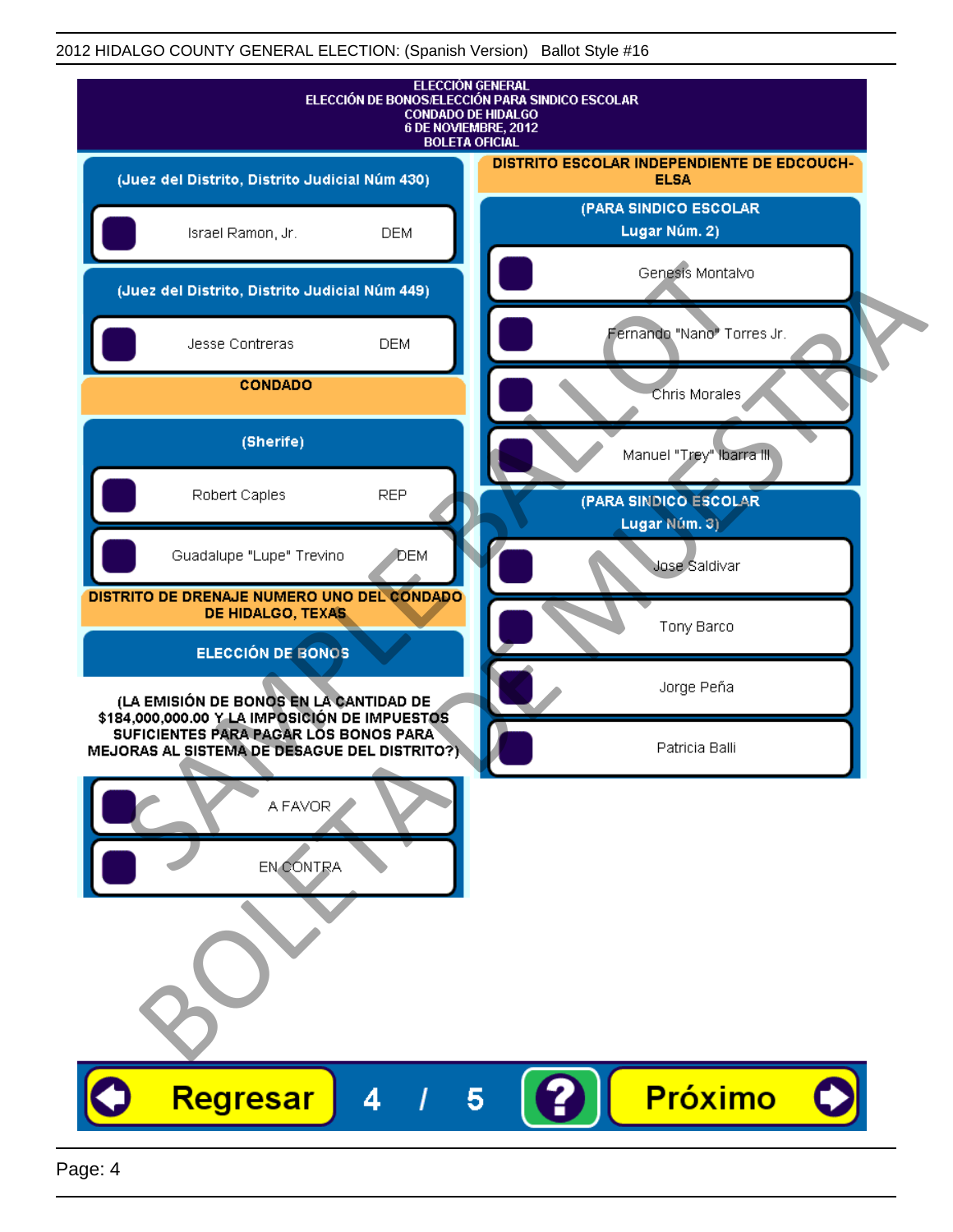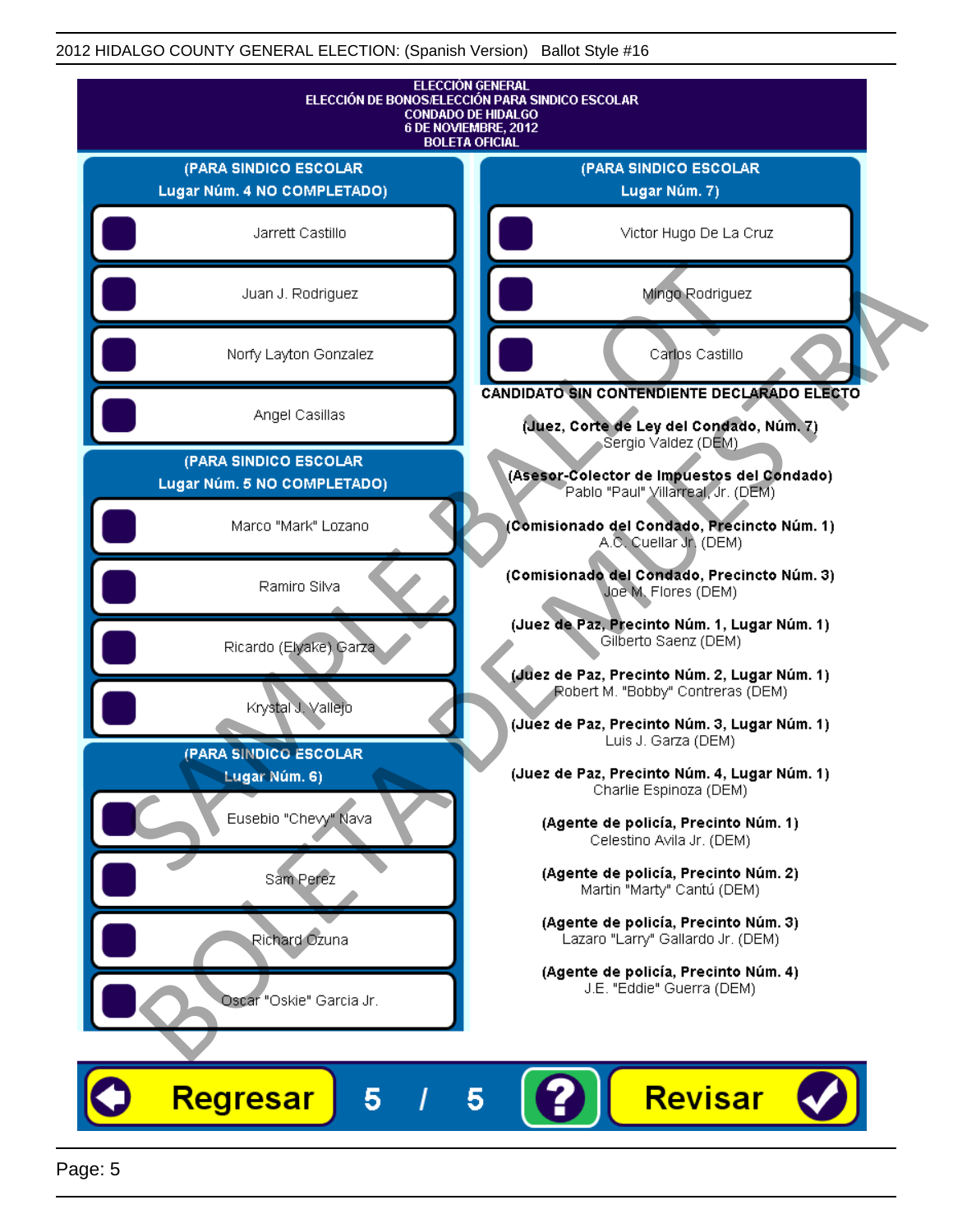Presione el nombre del candidato o el título de la contienda para volver a la contienda.

El botón Votar se iluminará

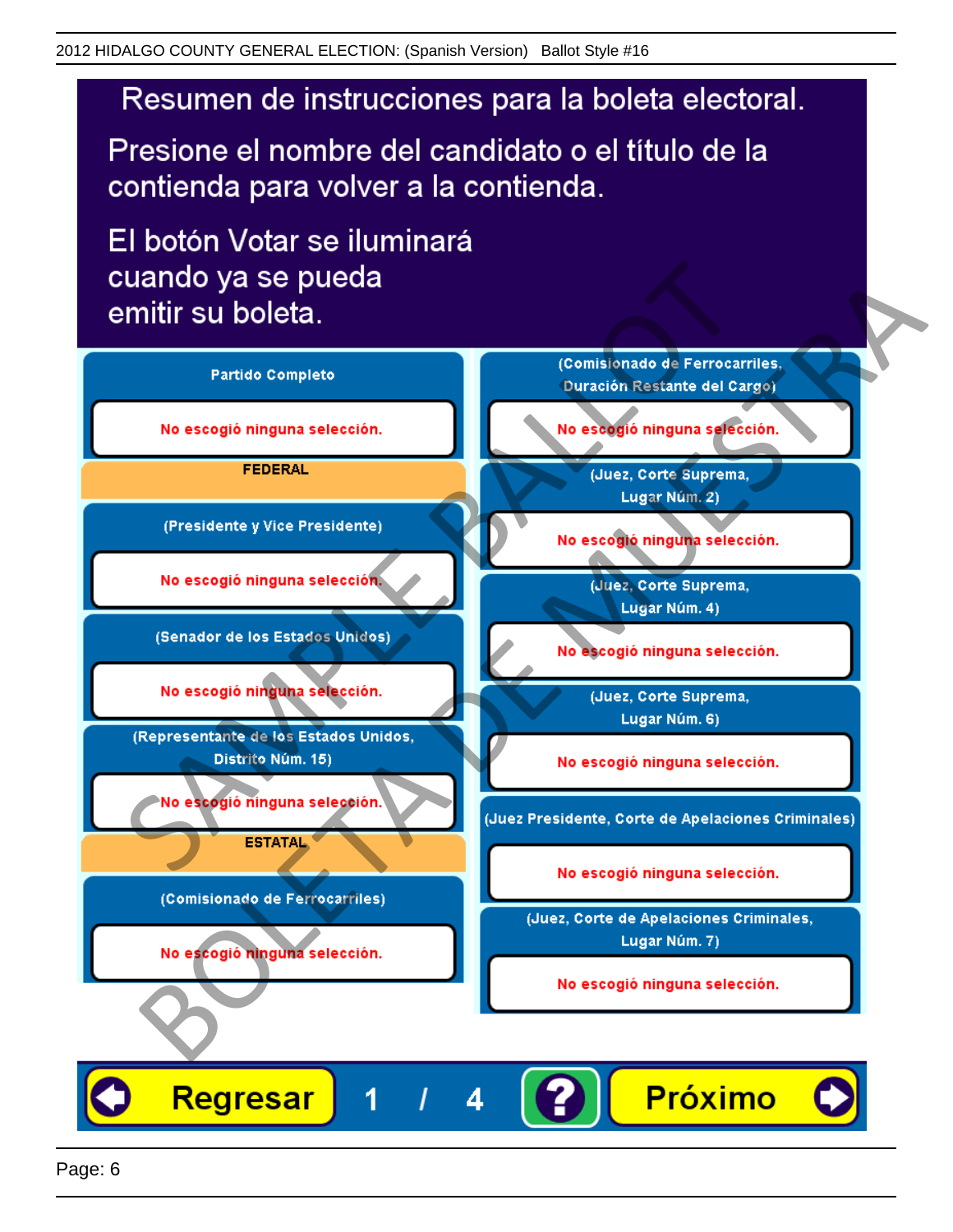Presione el nombre del candidato o el título de la contienda para volver a la contienda.

El botón Votar se iluminará



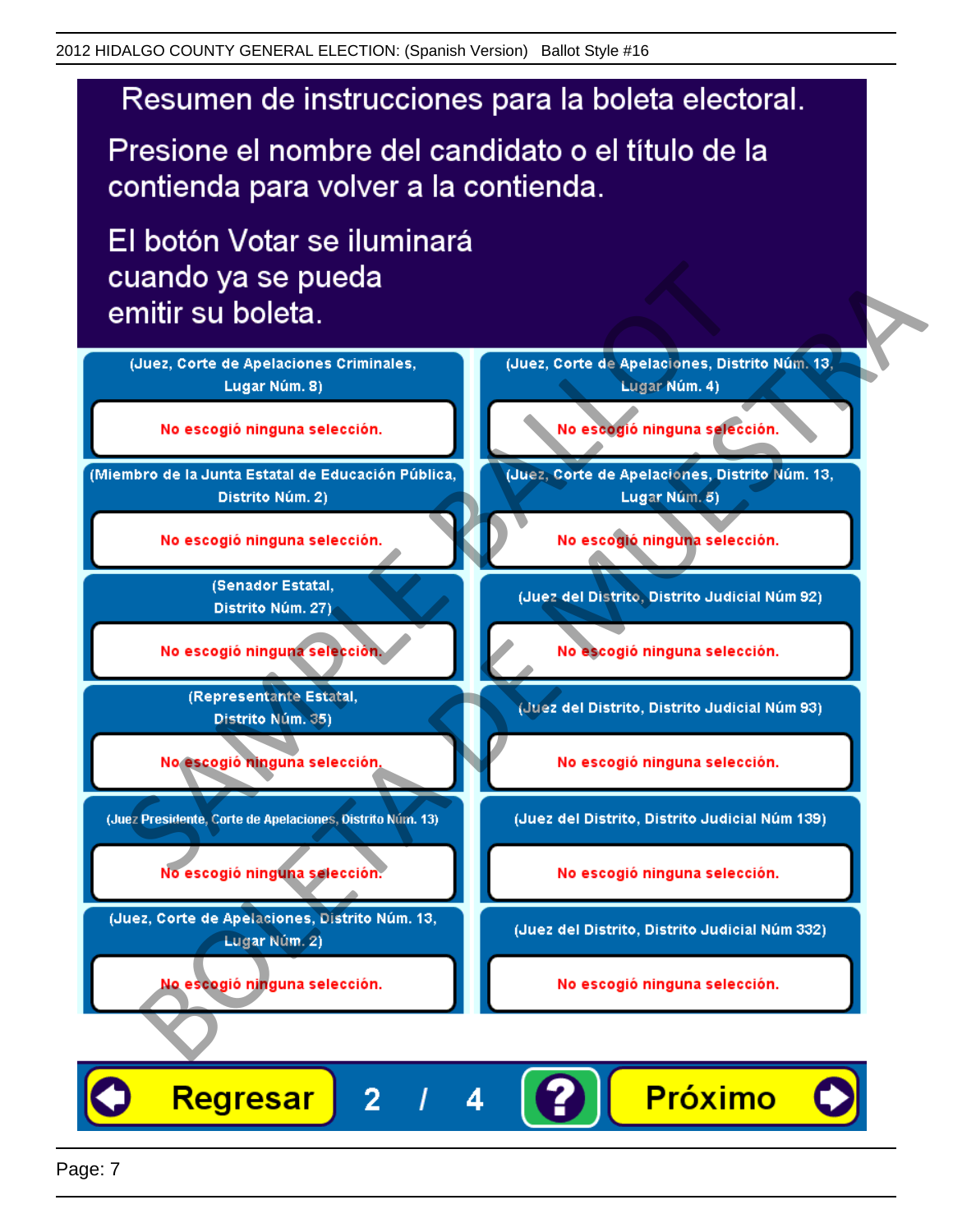Presione el nombre del candidato o el título de la contienda para volver a la contienda.

El botón Votar se iluminará